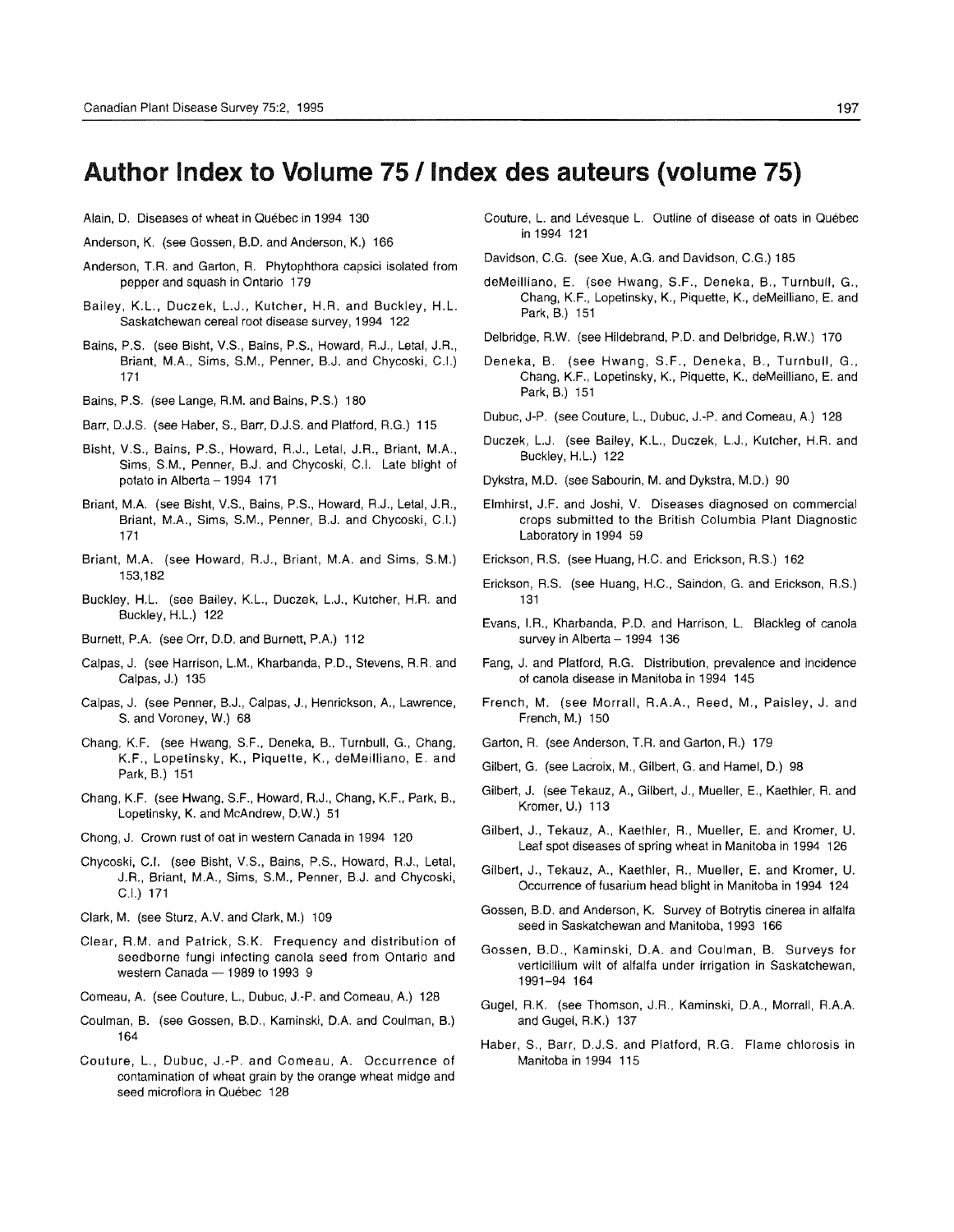- Hamel, D. (see Lacroix, M., Gilbert, G. and Hamel, D.) 98
- Harder, D.E. Stem rusts of cereals in western Canada in 1994 117
- Harrison, L.M. (see Evans, I.R., Kharbanda, P.D. and Harrison, L.M.) 136
- Harrison, L.M. Occurrence of endophytic fungi in tall fescue cultivars in the Peace region in 1993 and 1994 168
- Harrison, L.M., Kharbanda, P.D., Stevens, A.R. and Calpas, J. Spread and distribution of virulent blackleg of canola in the Peace River region of Alberta in 1994 135
- Henrickson, A. (see Penner, B.J., Calpas, J., Henrickson, A., Lawrence, S. and Voroney, W.) 68
- Hildebrand, P.D. and Delbridge, R.W. Race survey of Plasmodiophora brassicae in Nova Scotia 170
- Howard, R.J. (see Bisht, V.S., Bains, P.S., Howard, R.J., Letal, J.R., Briant, M.A., Sims, S.M., Penner, B.J. and Chycoski, C.I.) 171
- Howard, R.J. (see Hwang, S.F., Howard, R.J., Chang, K.F., Park, B., Lopetinsky, K. and McAndrew, D.W.) 51
- Howard, R.J., Briant, M.A. and Sims, S.M. Pea root rot survey in southern Alberta in 1994 153
- Howard, R.J., Briant, M.A. and Sims, S.M. Saskatoon leaf and berry spot survey in south-central Alberta in 1994 182
- Hsiang, T., Wu, C., Yang, L. and Liu, L. Pythium root rot associated with cool-season dieback of turfgrass in Ontario and Quebec 191
- Huang, H.C. and Erickson, R.S. Survey of verticillium wilt of alfalfa in southern Alberta in 1994 162
- Huang, H.C., Saindon, G. and Erickson, R.S. Survey of diseases of dry bean in southern Alberta in 1994 131
- Hwang, S.F., Deneka, B., Turnbull, G., Chang, K.F., Lopetinsky, K., Piquette, K., deMeiliiano, E. and Park, B. Root rot disease survey in northeastern and northwestern Alberta in 1994 151
- Hwang, S.F., Howard, R.J., Chang, K.F., Park, B., Lopetinsky, K. and McAndrew, D.W. Screening of field pea cultivars for resistance to fusarium root rot under field conditions in Alberta 51
- Jesperson, G.D. 1994 Canola blackleg survey in the BC Peace River region 134
- Johnston, HW. (see Martin, R.A and Johnston, H.W.) 118
- Joshi, V. (see Elmhirst, J.F. and Joshi, V.) 59
- Kaethler, R. (see Gilbert, J., Tekauz, A, Kaethler, R., Mueller, E. and Kromer, U.) 124,126
- Kaethler, R. (see Tekauz, A., Gilbert, J., Mueller, E., Kaethler, R. and Kromer, U.) 113
- Kaminski, D.A. (see Gossen, B.D., Kaminski, D.A. and Coulman, B.) 164
- Kaminski, D.A. (see Thomson, J.R., Kaminski, D.A., Morrall, R.A.A. and Gugel, R.K.) 137
- Kenaschuk, E.O. (see Xue, A.G., Warkentin, T.D., Rashid, K.Y., Kenaschuk, E.O. and Platiord, R.G.) 156
- Kharbanda, P.D. (see Evans, I.R., Kharbanda, P.D. and Harrison, L.) 136
- Kharbanda, P.D. (see Harrison, L.M., Kharbanda, P.D., Stevens, R.R. and Calpas, J.) 135
- Kolmer, J.A. Wheat leaf rust in the eastern prairies in 1994 123
- Kromer, U. (see Gilbert, J., Tekauz, A., Kaethler, R., Mueller, E. and Kromer, U.) 124,126
- Kromer, U. (see Tekauz, A., Gilbert, J., Mueller, E., Kaethler, R. and Kromer, U.) 113
- Kutcher, H.R. (see Bailey, K.L., Duczek, L.J., Kutcher, H.R. and Buckley, H.L.) 122
- Lacroix, M., Gilbert, G. and Hamel, D. Diseases diagnosed on commercial crops submitted to the MAPAQ Diagnostic Laboratory in 1994 98
- Lange, R.M. and Bains, P.S. Survey of entomosporium leaf and berry spot of saskatoon in 1994 180
- Lawrence, S. (see Penner, B.J., Calpas, J., Henrickson, A., Lawrence, S. and Voroney, W.) 68
- Letal, J.R. (see Bisht, V.S., Bains, P.S., Howard, R.J., Letal, J.R., Briant, M.A., Sims, S.M., Penner, B.J. and Chycoski, C.I.) 171
- Lévesque, L. (see Couture, L. and Lévesque, L.) 121
- Liu, L. (see Hsiang, T., Wu, C., Yang, L. and Liu, L.) 191
- Lopetinsky, K. (see Hwang, S.F., Deneka, B., Turnbull, G., Chang, K.F., Lopetinsky, K., Piquette, K., deMeiliiano, E. and Park, 8.) 151
- Lopetinsky, K. (see Hwang, S.F., Howard, R.J., Chang, K.F., Park, B., Lopetinsky, K. and McAndrew, DW.) 51
- Martin, R.A. and Johnston, H.W. Cereal diseases in the Maritime Provinces - 1994 118
- McAndrew, D.W. (see Hwang, S.F., Howard, R.J., Chang, K.F., Park, 8., Lopetinsky, K. and McAndrew, D.W.) 51
- Morrall, R.AA (see Pearse, P.G. and Morrall, RAA.) 160
- Morrall, RAA (see Thomson, J.R., Kaminski, D.A., Morrall, R.AA and Gugel, R.K.) 137
- Morrall, R.A.A., Reed, M., Paisley, J. and French, M. Seed-borne lentil diseases in Saskatchewan in 1994 150
- Mueller, E. (see Gilbert, J., Tekauz, A., Kaethler, R., Mueller, E. and Kromer, U.) 124,126
- Mueller, E. (see Tekauz, A. Gilbert. J., Mueller, E.. Kaethler, R. and Kromer, U.) 113
- Orr, D.D. and Burnett, P.A. Cereal disease survey in central Alberta, 1994 112
- Paisley, J. (see Morrall. R.A.A., Reed, M., Paisley, J. and French, M.) 150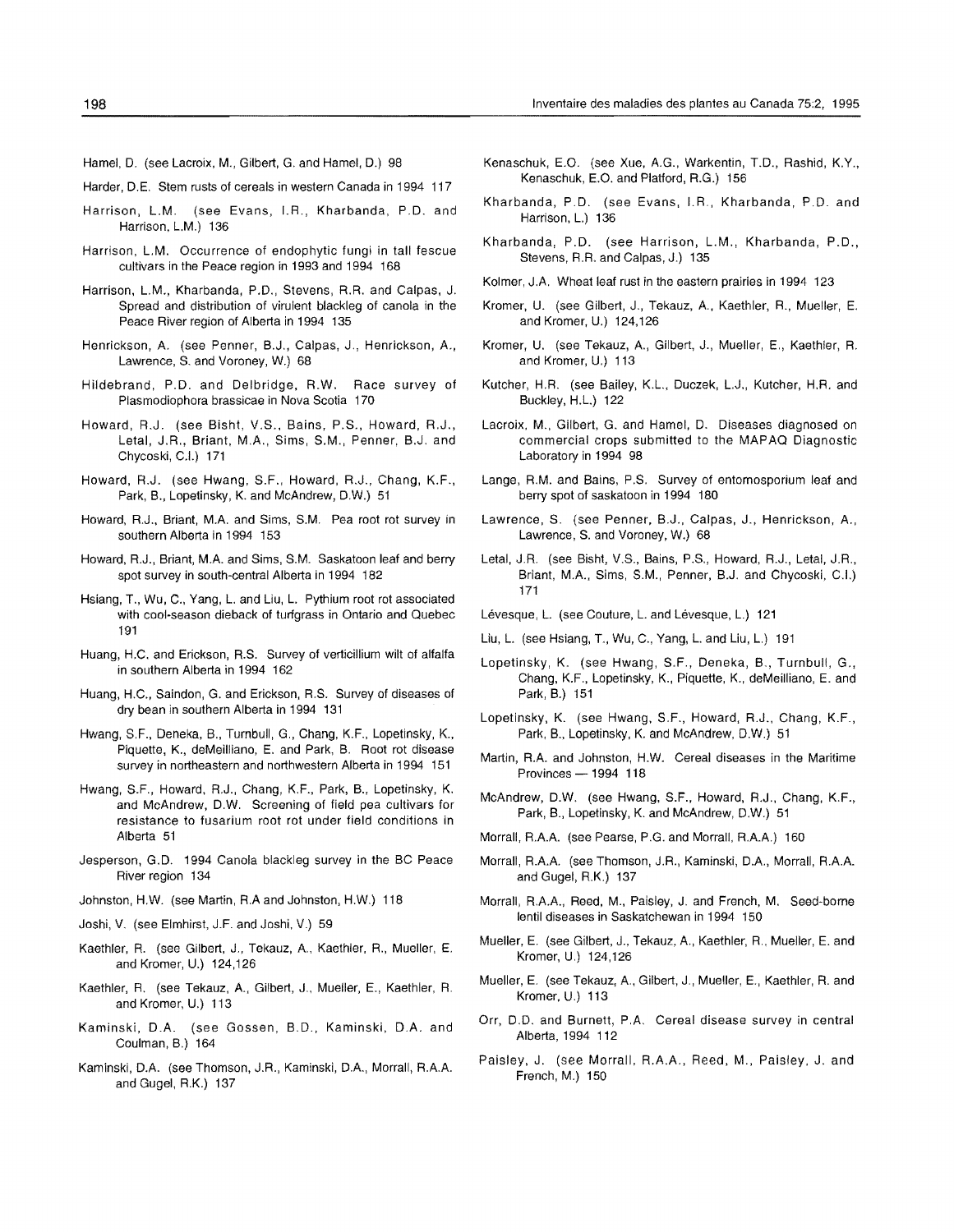- Park, B. (see Hwang, S.F., Deneka, B., Turnbull, G., Chang, K.F., Lopetinsky, K., Piquette, K., deMeilliano, E. and Park, B.) 151
- Park, B. (see Hwang, S.F., Howard, R.J., Chang, K.F., Park, B., Lopetinsky, K. and McAndrew, D.W.) 51
- Patrick, S.K. (see Clear, R.M. and Patrick, S.K.) 9
- Pearse, P.G. and Morrall, R.A.A. Incidence of sclerotinia on sunola in Saskatchewan in 1994 160
- Penner, B.J. (see Bisht, V.S., Bains, P.S., Howard, R,J., Letal, J.R, Briant, M.A., Sims, S.M., Penner, B.J. and Chycoski, C.I.) 171
- Penner, B.J., Calpas, J., Henrickson, A., Lawrence, S. and Voroney, W. Diseases diagnosed on plant samples submitted to Brooks Diagnostics Limited in 1994 68
- Petrie, G.A. Effects of chemicals on ascospore production by Leptosphaeria maculans on blackleg-infected canola stubble in Saskatchewan 45
- Petrie, G.A. Long-term survival and sporulation of Leptosphaeria maculans (blackleg) on naturally-infected rapeseed/canola stubble in Saskatchewan 23
- Petrie, G.A. Patterns of ascospore discharge by Leptosphaeria maculans (blackleg) from nine- to thirteen-month old naturally-infected rapeseed/canola stubble trom 1977 to 1993 in Saskatchewan 35
- Petrie, G.A. 1994 Survey for blackleg and other diseases of canola 142
- Piquette, K. (see Hwang, S.F., Deneka, B., Turnbull, G., Chang, K.F., Lopetinsky, K., Piquette, K., deMeilliano, E. and Park, B.) 151
- Platford, R.G. (see Haber, S., Barr, D.J.S. and Platford, R.G.) 115
- Platford, R.G. (see Fang, J. and Platford, R.G.) 145
- Platford, RG. (see Rashid, K.Y. and Platford, R.G.) 148,158
- Platford, R.G. (see Xue, A.G., Warkentin, T.D., Rashid, K.Y., Kenaschuk, E.O. and Platford, R.G.) 156
- Platford, RG. Diseases diagnosed on alfalfa samples submitted to the Manitoba Agriculture Crop Diagnostic Centre in 1994 77
- Platford, R.G. Diseases diagnosed on amenity turf samples submitted to the Manitoba Agriculture Crop Diagnostic Centre in 1994 86
- Platford, RG. Diseases diagnosed on canola samples submitted to the Manitoba Agriculture Crop Diagnostic Centre in 1994 80
- Platford, R.G. Diseases diagnosed on cereal crop samples submitted to the Manitoba Agriculture Crop Diagnostic Centre in 1994 78
- Plattord, R.G. Diseases diagnosed on fruit crop samples submitted to the Manitoba Agriculture Crop Diagnostic Centre in 1994 83
- Platford, R.G. Diseases diagnosed on lentil samples submitted to the Manitoba Agriculture Crop Diagnostic Centre in 1994 81
- Platford, R.G. Diseases diagnosed on potato crop samples submitted to the Manitoba Agriculture Crop Diagnostic Centre 82
- Plalford, R.G. Diseases diagnosed on shade tree samples submitted to the Manitoba Agriculture Crop Diagnostic Centre in 1994 87
- Platford, R.G. Diseases diagnosed on spruce samples submitted to the Manitoba Agriculture Crop Diagnostic Centre in 1994 89
- Rashid, K.Y. (see Xue, A.G., Warkentin, T.D., Rashid, K.Y., Kenaschuk, E.O. and Platford, R.G.) 156
- Rashid, K.Y. and Platford, R.G. Diseases of flax in Manitoba in 1994 148
- Rashid, K.Y. and Platford, RG. Diseases of sunflower in Manitoba in 1994 158
- Reed, M. (see Morrall, R.A.A., Reed, M., Paisley, J. and French, M.) 150
- Saindon, G. (see Huang, H.C., Saindon, G. and Erickson, R.S.) 131
- Sabourin, M. and Dykstra, M.D. Diseases diagnosed on crop samples submitted to the OMAFRA Pest Diagnostic Clinic in 1994 90
- Sims, S.M. (see Bisht, V.S., Bains, P.S., Howard, R.J., Letal, J.R., Briant, MA, Sims, S.M., Penner, B.J. and Chycoski, C.I.) 171
- Sims, S.M. (see Howard, R.J., Briant, M.A. and Sims, S.M.) 153,182
- Stevens, R.R. (see Harrison, L.M., Kharbanda, P.D., Stevens, R.R. and Calpas, J.) 135
- Stobbs, L.W. and Van Schagen, J.G. Survey for rupestris stempitting and corky bark diseases of grapevine in the Niagara peninsula, Ontario 19
- Sturz, A.V. and Clark, M. Diseases diagnosed on commercial crops in Prince Edward Island, 1994 109
- Tekauz, A. (see Gilbert, J., Tekauz, A., Kaethler, R, Mueller, E. and Kromer, U.) 124,126
- Tekauz, A., Gilbert, J., Mueller, E., Kaethler, R. and Kromer, U. Foliar and head diseases of barley in Manitoba in 1994 113
- Thomas, P.L. Cereal smut survey, 1994 116
- Thomson, J.R., Kaminski, D.A., Morrall, R.A.A. and Gugel, R.K. Survey of canola diseases in Saskatchewan, 1994 137
- Tu, J.C. Response of cultivars and breeding lines of Phaseolus vulgaris L. to the new alpha-Brazil race of Colletotrichum lindemuthianum in southwestern Ontario 5
- Tu, J.C. Status of anthracnose disease on field bean in southwestern Ontario in 1994 133
- Turnbull, G. (see Hwang, S.F., Deneka, B., Turnbull, G., Chang, K.F., Lopetinsky, K., Piquette, K., deMeilliano, E. and Park, B.) 151